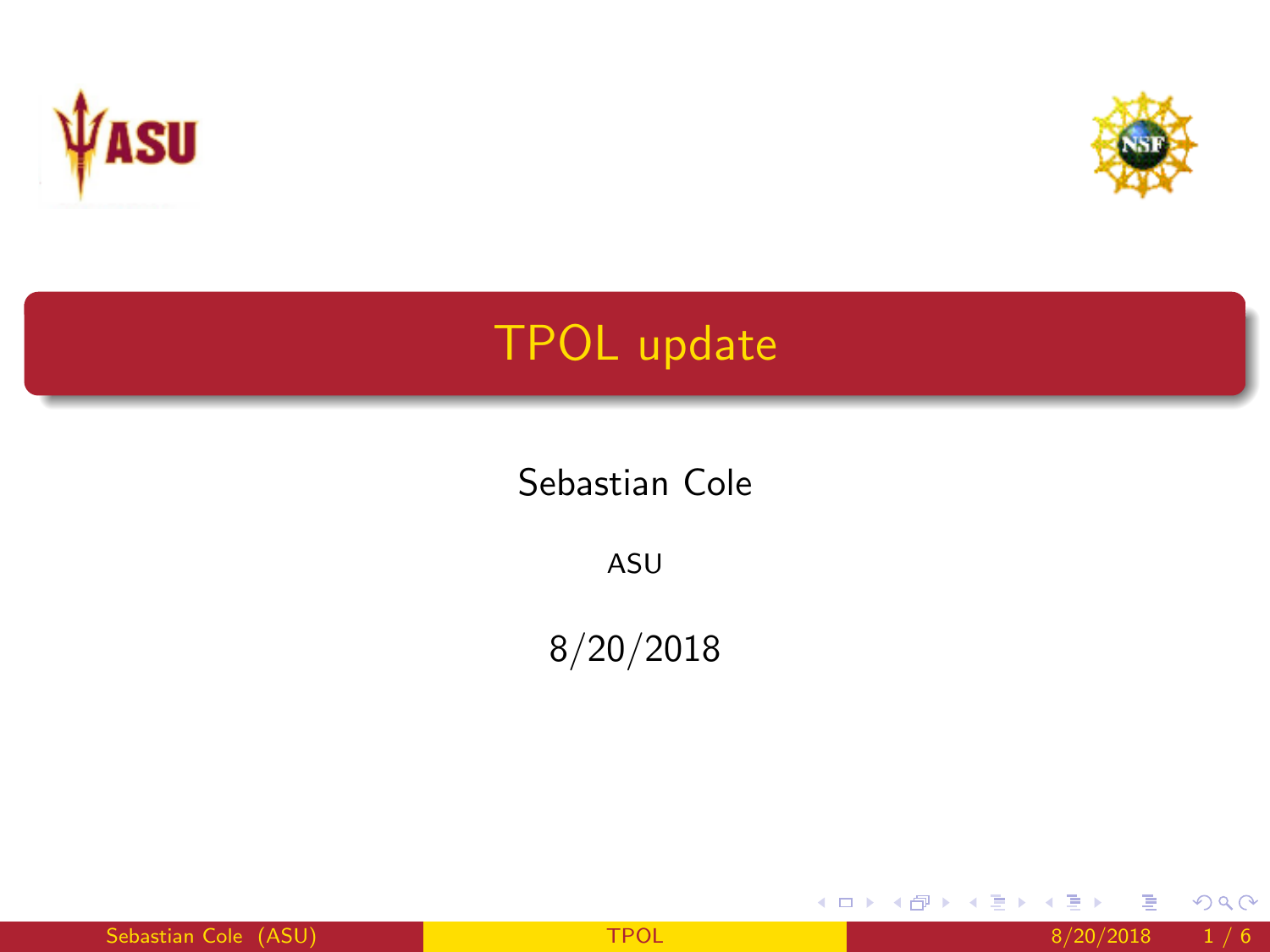#### <span id="page-1-0"></span>Energy deposition background subtraction



- Background substraction to the energy deposition. No major change in peak position.
- Energy depositon (keV) on x-axis, counts on y-axis.

4 0 8

 $\Omega$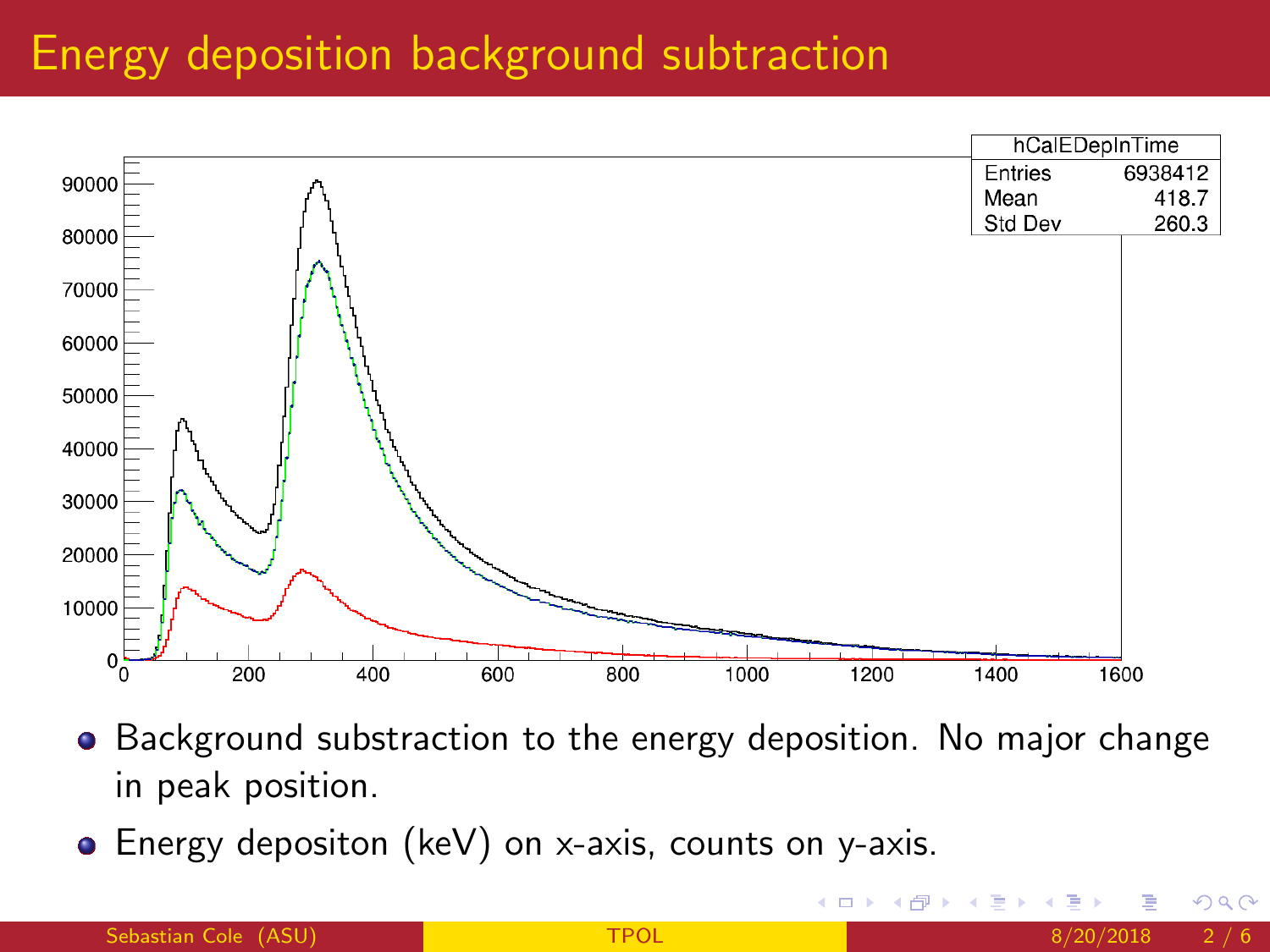## <span id="page-2-0"></span>HI2017 ratio energy deposition peak between data and MC



Took ratio between most probable value of landau fit to a sector's TPOL energy deposition to that of the max value in MC. Working on fitting MC, but enhacement beyond main t[rip](#page-1-0)l[et](#page-3-0)[pe](#page-2-0)[a](#page-3-0)[k.](#page-0-0) つへへ

Sebastian Cole (ASU) **[TPOL](#page-0-0)** 8/20/2018 3/6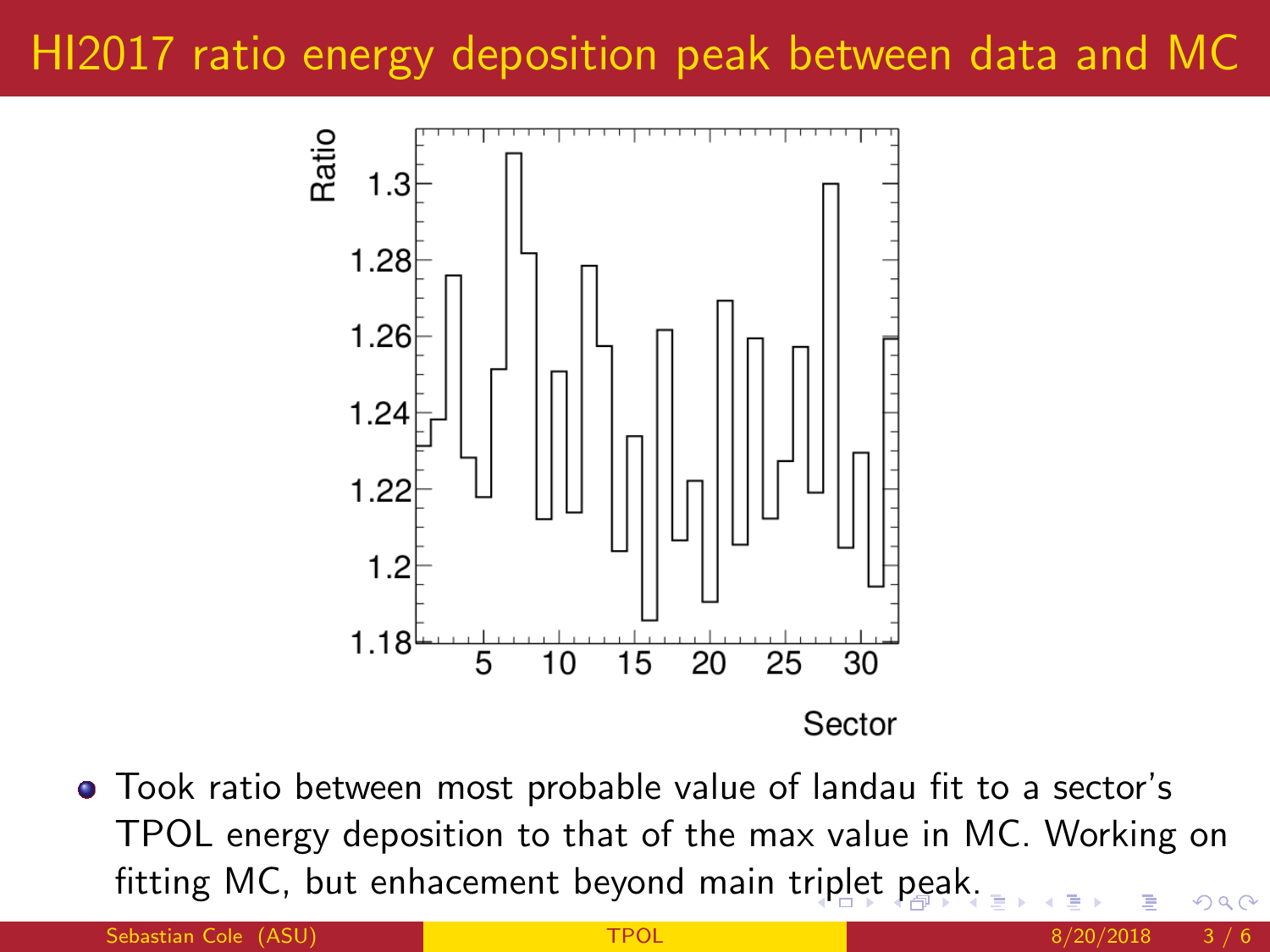## <span id="page-3-0"></span>HI2017 energy deposition comparison to MC



Black is data and green is mc. Energy depositon (keV) on x-axis, counts on y-axis. Left is 10keV and right is 20keV smearing.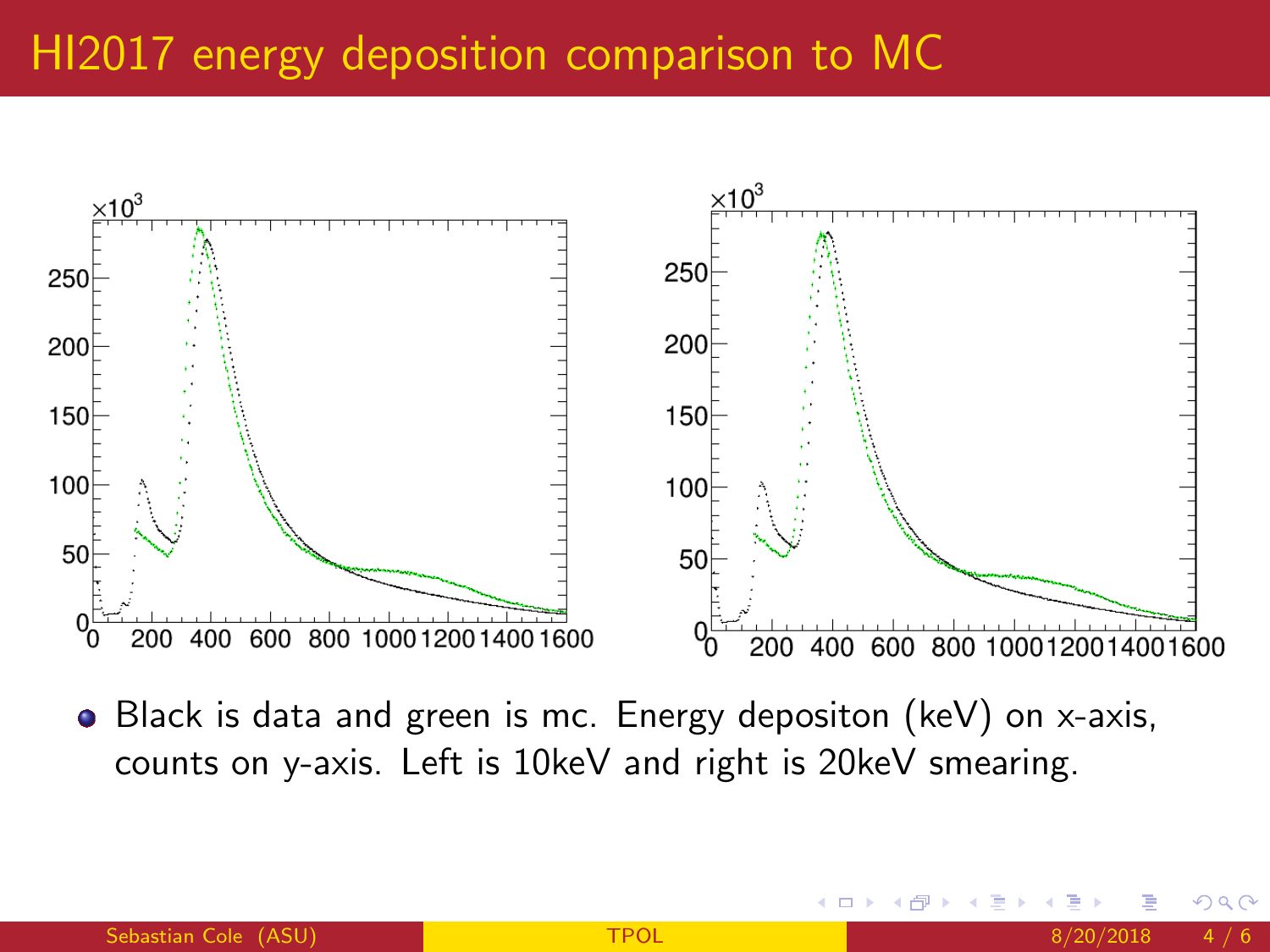## HI2017 energy deposition comparison to MC



- Black is data and green is mc. Energy depositon (keV) on x-axis, counts on y-axis. Left is 25keV and right is 30keV smearing.
- **Shearing parameter between 20keV and 25keV with current analysis.** Consistent with previous results.

つひい